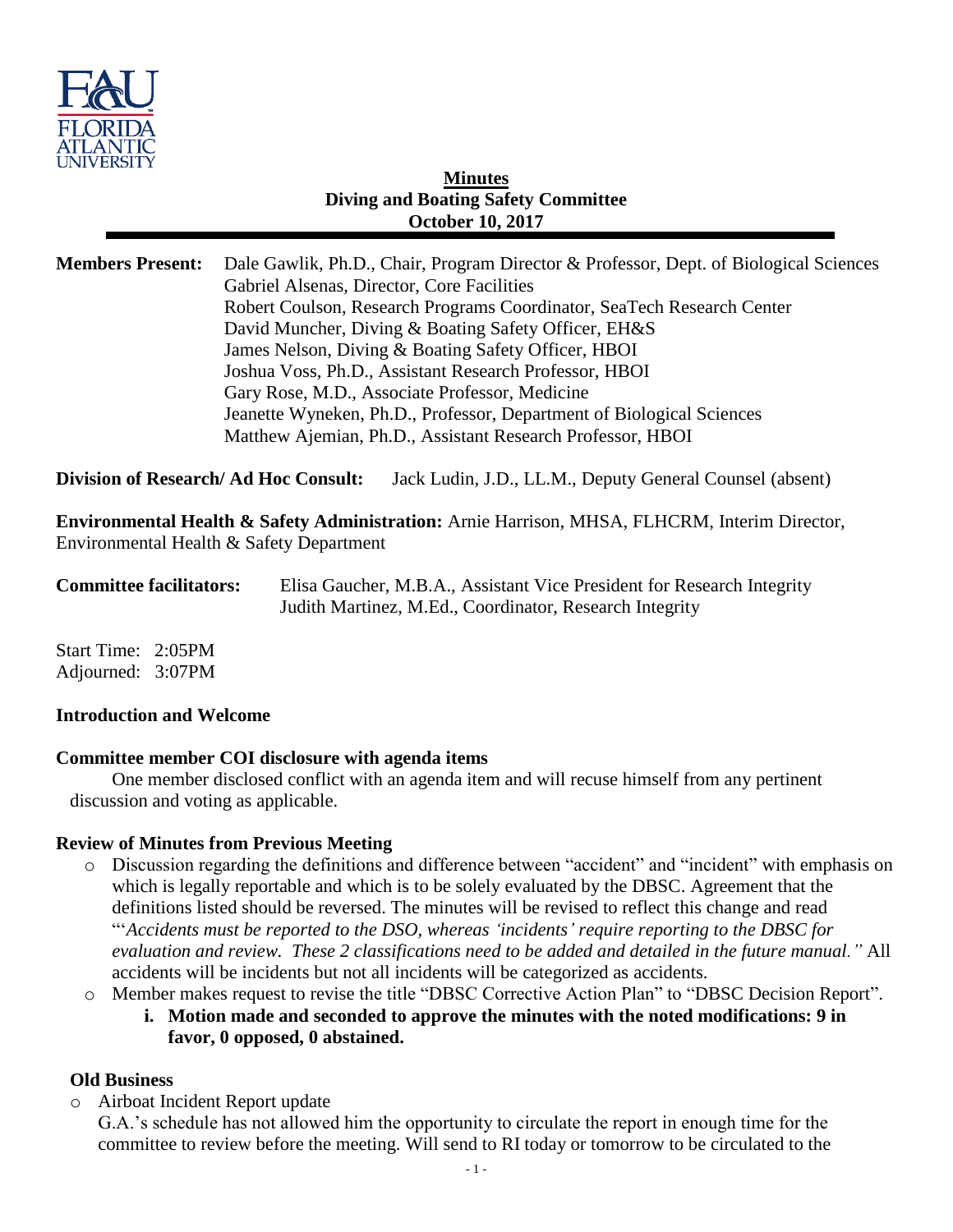committee who will review it further and make a decision to discuss at a future meeting or to vote by correspondence to accept or make changes to the document.

- o Boat training requirements for crew members
	- Discussion for the need to define a passenger and a crew member which would allow for ease of defining the necessary training for each. Passenger is a person who is travelling on the boat and a crew member is a person involved in a particular kind of work or working together. A crew member should then complete some kind of training something like a canvas module, meet with the DSO's to learn various techniques that may arise when boating. Developing training will be deferred to Boating Subcommittee.
- $\triangleright$  Action Item: Boating subcommittee to develop formal definition of crew member and establish satisfactory training for these persons.

#### **New Business**

- o Float plan monitoring updates
	- i. HBOI IT has several initiatives wherein they're using Amazon Cloud and a preliminary place has been saved for DBSC to host a database application. G.A. is in the process of providing a database architecture from which HBOI IT can begin work on. The idea is to have this web-based system that can be accessed by mobile phone or computer; wherever you need to be. This would allow users to pull up float plans, dive plans, reuse and update them as necessary. The biggest issue so far has been integrating FAU's authentication system into this program. Frevvo is a form based platform to take information from the user and then feed into the Amazon Cloud database for storage. Once in database format, data can be used to run reports, queries and so forth. Anticipated timeline is approximately one month for a framework of the basics.
	- ii. Discussion regarding asking labs to begin developing their own SOP's based on a DBSC template to be developed. These SOPs could then be reviewed by the DBSC annually to ensure adequate safety practices are in place and being followed.

Concerns that information that would make up SOP is already asked on the float plan and that this may be additional paperwork that may not provide the intended benefit of increasing safety. For instance, if there is a diving accident on a boat, the boat operator will communicate the event to the primary shore contact. If it's an FAU boat, parties involved would follow the FAU boating SOP's of what to do in the event of an incident. Consideration of adapting existing diving accident management systems/flow chart for use on boating accidents or incidents.

Clarification that the proposed SOP would go above the information required on the float plan and encompass procedures of what to do in the event of an incident, what questions to ask, who should be contacted: when and in what order, etc. The value would be to ensure each unit has a safety plan in place and that it encompasses best practices. The safety plan would be based on DBSO expertise and a review of other unit's safety measures would be applied.

This SOP requirement can be included in the manual revisions along with guidelines of minimum points that need to be addressed. Topic can be presented to the all hands meetings for divers and boaters at such a time when a meeting is scheduled, and can be incorporated into the boating needs survey form as well.

#### **Motion made and seconded to defer the SOP development to boating subcommittee with 9 in favor, 0 opposed, 0 abstained.**

 Action Item: Boat Subcommittee to discuss development of SOP requirement for each lab/unit and inclusion into manual revisions.